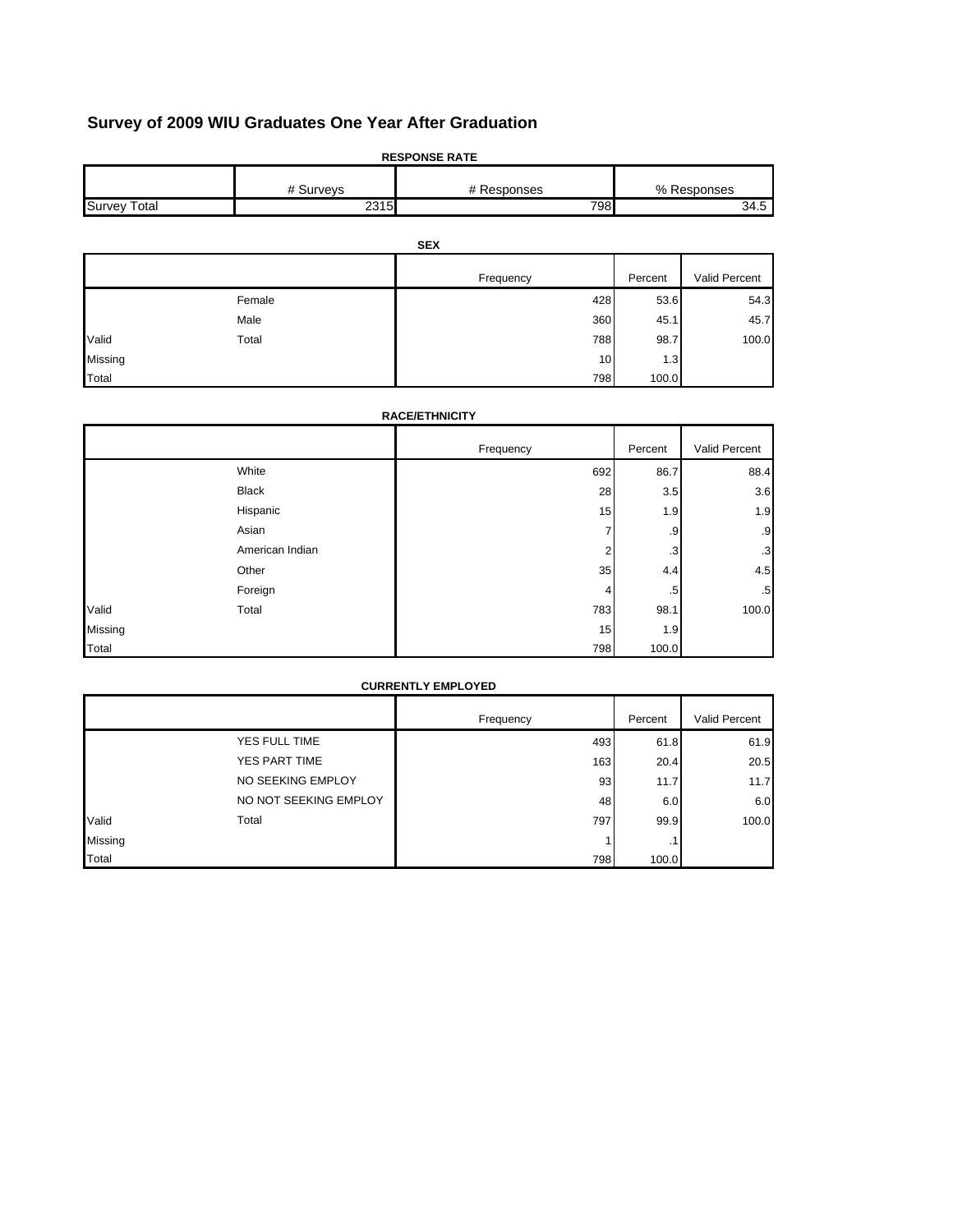# **EMPLOYMENT ZIP AREA**

|         |                                          | Frequency | Percent   | Valid Percent |
|---------|------------------------------------------|-----------|-----------|---------------|
|         | NORTHEAST REGION                         |           | $\cdot$ 1 | .1            |
|         | <b>EASTERN REGION</b>                    | 6         | .8        | .8            |
|         | SOUTHERN REGION<br><b>CENTRAL REGION</b> | 21        | 2.6       | 2.8           |
|         | (EXCLUDES IL)                            | 79        | 9.9       | 10.7          |
|         | <b>WESTERN REGION</b>                    | 158       | 19.8      | 21.4          |
|         | <b>CHICAGO</b><br>CHICAGO AREA (EXCLUDES | 31        | 3.9       | 4.2           |
|         | CHICAGO)                                 | 174       | 21.8      | 23.6          |
|         | <b>WESTERN ILLINOIS</b>                  | 132       | 16.5      | 17.9          |
|         | <b>OTHER ILLINOIS</b>                    | 135       | 16.9      | 18.3          |
| Valid   | Total                                    | 737       | 92.4      | 100.0         |
| Missing |                                          | 61        | 7.6       |               |
| Total   |                                          | 798       | 100.0     |               |

### **CLASSIFY EMPLOYER**

|         |                       | Frequency | Percent | Valid Percent |
|---------|-----------------------|-----------|---------|---------------|
|         | SELF-EMPLOYED         | 45        | 5.6     | 7.4           |
|         | <b>IND/BUSINESS</b>   | 304       | 38.1    | 50.2          |
|         | <b>PROF FIRM</b>      | 22        | 2.8     | 3.6           |
|         | COLLEGE               | 31        | 3.9     | 5.1           |
|         | EL ED                 | 69        | 8.6     | 11.4          |
|         | <b>HEALTH-RELATED</b> | 31        | 3.9     | 5.1           |
|         | <b>GOVERNMENT</b>     | 88        | 11.0    | 14.5          |
|         | <b>ARMED SERVICES</b> | ⇁         | .9      | 1.2           |
|         | <b>OTHER</b>          | 8         | 1.0     | 1.3           |
| Valid   | Total                 | 605       | 75.8    | 100.0         |
| Missing |                       | 193       | 24.2    |               |
| Total   |                       | 798       | 100.0   |               |

#### **SATISFIED WITH JOB**

|         |                          | Frequency | Percent | Valid Percent |
|---------|--------------------------|-----------|---------|---------------|
|         | <b>VERY SATISFIED</b>    | 191       | 23.9    | 29.3          |
|         | <b>SATISFIED</b>         | 200       | 25.1    | 30.7          |
|         | SOMEWHAT SATISFIED       | 144       | 18.0    | 22.1          |
|         | SOMEWHAT DISSATISFIED    | 50        | 6.3     | 7.7           |
|         | <b>DISSATISFIED</b>      | 45        | 5.6     | 6.9           |
|         | <b>VERY DISSATISFIED</b> | 22        | 2.8     | 3.4           |
| Valid   | Total                    | 652       | 81.7    | 100.0         |
| Missing |                          | 146       | 18.3    |               |
| Total   |                          | 798       | 100.0   |               |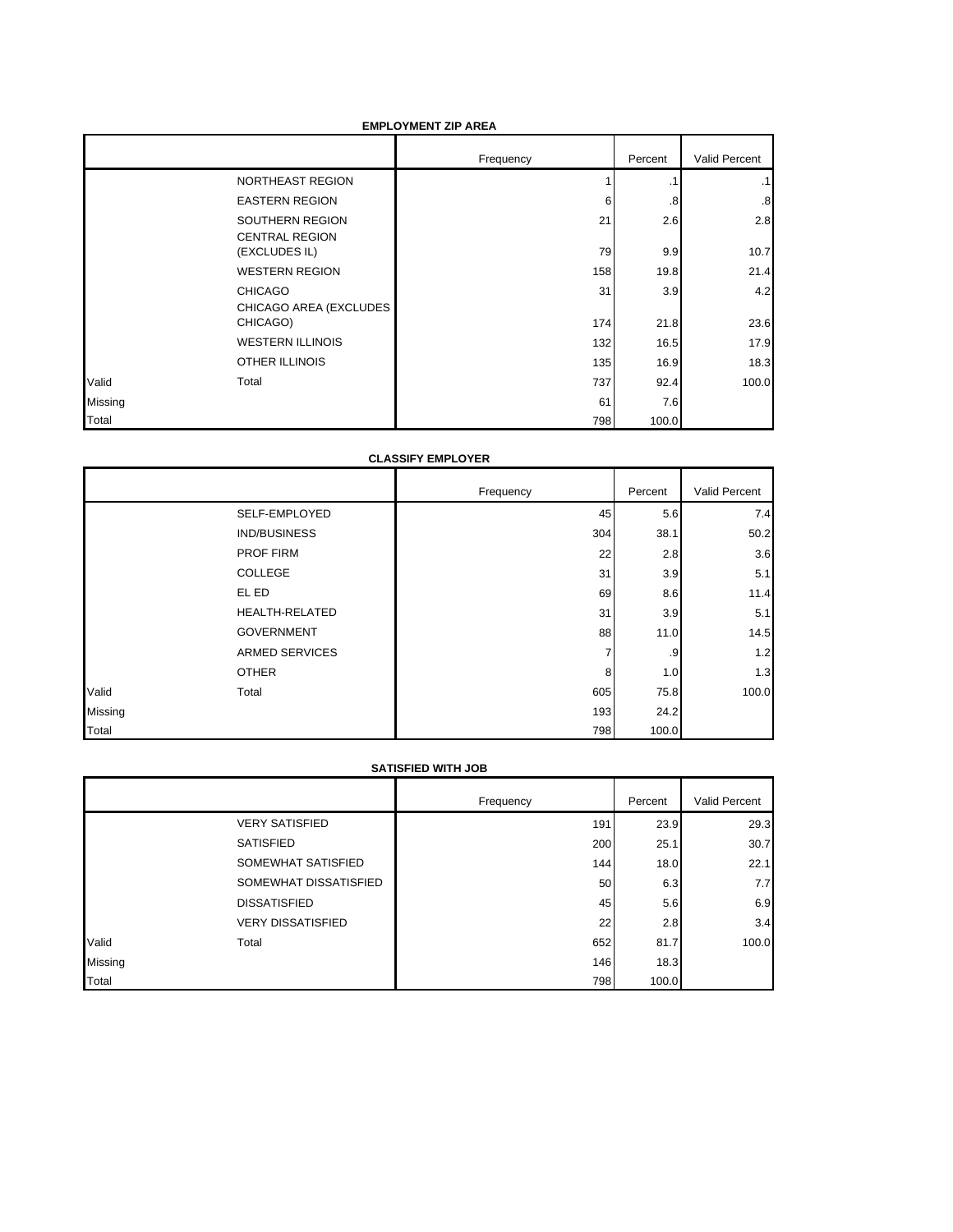# **JOB RELATED TO DEGREE**

|         |                        | Frequency | Percent | Valid Percent |
|---------|------------------------|-----------|---------|---------------|
|         | <b>CLOSELY RELATED</b> | 253       | 31.7    | 38.9          |
|         | RELATED                | 185       | 23.2    | 28.5          |
|         | UNRELATED              | 212       | 26.6    | 32.6          |
| Valid   | Total                  | 650       | 81.5    | 100.0         |
| Missing |                        | 148       | 18.5    |               |
| Total   |                        | 798       | 100.0   |               |

# **JOB NOT RELATED TO DEGREE BY CHOICE**

|         |            | Frequency | Percent | Valid Percent |
|---------|------------|-----------|---------|---------------|
|         | <b>YES</b> | 76        | 9.5     | 36.5          |
|         | <b>NO</b>  | 132       | 16.5    | 63.5          |
| Valid   | Total      | 208       | 26.1    | 100.0         |
| Missing |            | 590       | 73.9    |               |
| Total   |            | 798       | 100.0   |               |

|         | <b>WHEN FIRST JOB SECURED</b>                     |           |         |               |  |  |
|---------|---------------------------------------------------|-----------|---------|---------------|--|--|
|         |                                                   | Frequency | Percent | Valid Percent |  |  |
|         | <b>HELD THE SAME JOB WHILE</b><br><b>ENROLLED</b> | 159       | 19.9    | 24.4          |  |  |
|         | SECURED JOB BY TIME OF<br><b>GRADUATION</b>       | 109       | 13.7    | 16.7          |  |  |
|         | <b>SECURED JOB AFTER</b><br><b>GRADUATION</b>     | 384       | 48.1    | 58.9          |  |  |
| Valid   | Total                                             | 652       | 81.7    | 100.0         |  |  |
| Missing |                                                   | 146       | 18.3    |               |  |  |
| Total   |                                                   | 798       | 100.0   |               |  |  |

|         | שטאט שאזי שטניונט העוויר וויטורומים און דה שווירוטוזיוניות ויוסודי |           |         |               |  |
|---------|--------------------------------------------------------------------|-----------|---------|---------------|--|
|         |                                                                    | Frequency | Percent | Valid Percent |  |
|         | <b>LESS THAN ONE MONTH</b>                                         | 51        | 6.4     | 13.4          |  |
|         | BETWEEN ONE AND THREE<br><b>MONTHS</b>                             | 122       | 15.3    | 31.9          |  |
|         | BETWEEN THREE AND SIX<br><b>MONTHS</b>                             | 106       | 13.3    | 27.7          |  |
|         | BETWEEN SIX AND NINE<br><b>MONTHS</b>                              | 71        | 8.9     | 18.6          |  |
|         | MORE THAN NINE MONTHS                                              | 32        | 4.0     | 8.4           |  |
| Valid   | Total                                                              | 382       | 47.9    | 100.0         |  |
| Missing |                                                                    | 416       | 52.1    |               |  |
| Total   |                                                                    | 798       | 100.0   |               |  |

#### **HOW MANY MONTHS AFTER GRADUATION FIRST JOB WAS SECURED**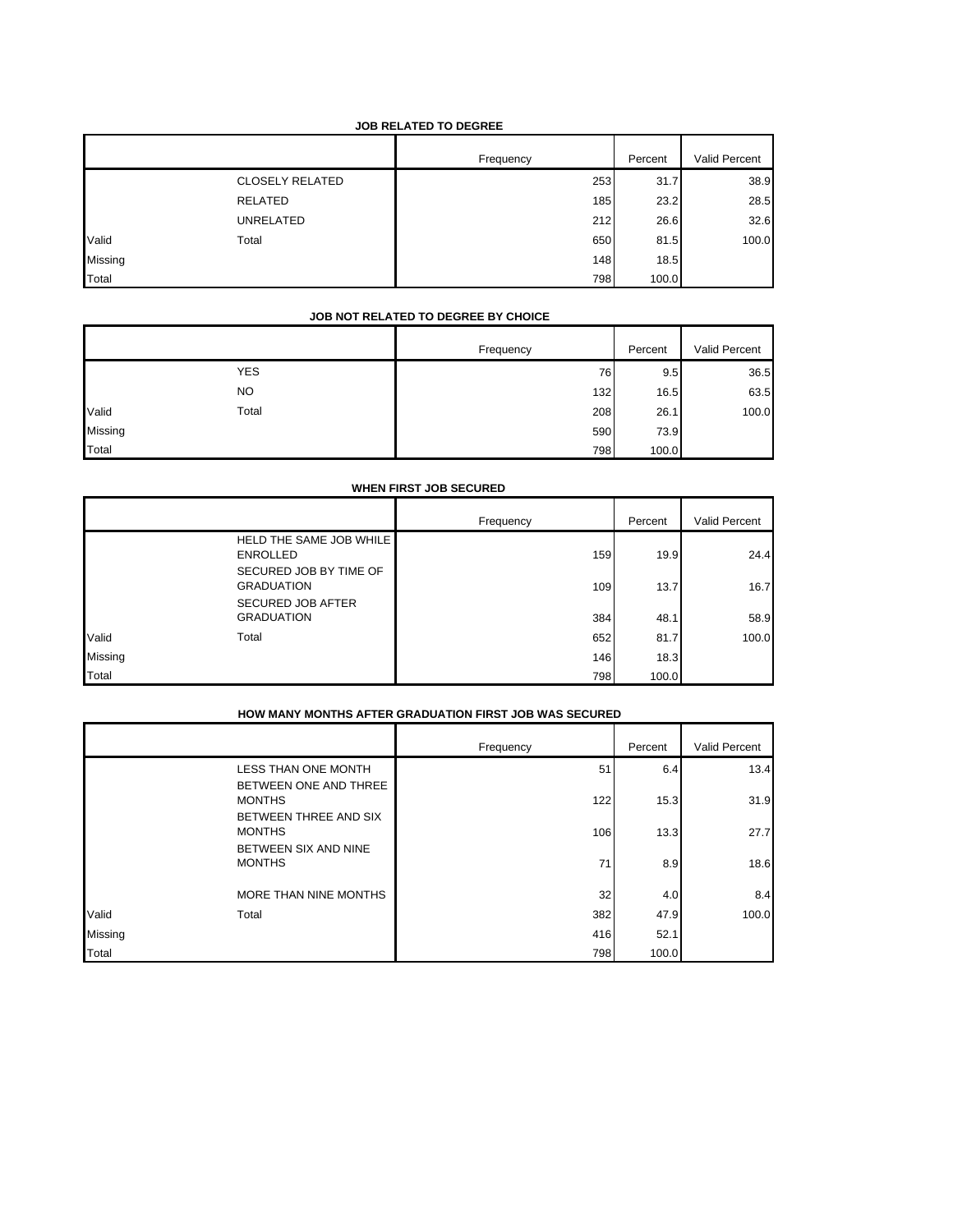|       |                                                                           | <b>OCCUPATION</b> |            |                          |
|-------|---------------------------------------------------------------------------|-------------------|------------|--------------------------|
|       |                                                                           | Frequency         | Percent    | <b>Valid Percent</b>     |
|       | MANAGEMENT                                                                | 54                | 6.8        | 8.7                      |
|       | <b>BUSINESS OPERATIONS</b>                                                | 35                | 4.4        | 5.7                      |
|       | <b>FINANCIAL SPECIALISTS</b><br><b>COMPUTER SPECIALISTS</b>               | 30<br>14          | 3.8<br>1.8 | 4.8<br>2.3               |
|       | <b>ENGINEERS &amp; RELATED</b><br><b>TECHNICIANS</b><br>LIFE AND PHYSICAL | 14                | 1.8        | 2.3                      |
|       | <b>SCIENTISTS</b>                                                         | 6                 | .8         | 1.0                      |
|       | <b>HEALTH--DOCTORS</b><br><b>HEALTH-REGISTERED</b>                        | 1                 | $\cdot$ 1  | $\cdot$                  |
|       | <b>NURSES</b>                                                             | 1                 | $\cdot$ 1  | $\cdot$                  |
|       | <b>HEALTH-THERAPISTS</b><br>HEALTH--OTHER HEALTH<br><b>PRACTITIONERS</b>  | 5<br>18           | .6<br>2.3  | $\boldsymbol{.8}$<br>2.9 |
|       | <b>COMMUNITY &amp; SOCIAL</b><br><b>SERVICE</b>                           | 32                | 4.0        | 5.2                      |
|       | LEGAL--ATTORNEYS--<br><b>JUDGES</b>                                       | 1                 | $\cdot$ 1  | $\cdot$                  |
|       | LEGAL--SUPPORT<br><b>WORKERS</b>                                          | 3                 | .4         | .5                       |
|       | EDUCATION--EARLY<br>CHILDHOOD TEACHERS                                    | 15                | 1.9        | 2.4                      |
|       | EDUCATION--ELEMENTARY                                                     | 24                | 3.0        | 3.9                      |
|       | EDUCATION--MIDDLE<br><b>SCHOOL</b>                                        | 4                 | .5         | .6                       |
|       | EDUCATION--SECONDARY<br><b>SCHOOL TEACHERS</b>                            | 9                 | 1.1        | 1.5                      |
|       | EDUCATION--SPECIAL<br><b>EDUCATION TEACHERS</b>                           | 16                | 2.0        | 2.6                      |
|       | EDUCATION--OTHER                                                          | 21                | 2.6        | 3.4                      |
|       | <b>LIBRARY OCCUPATIONS</b>                                                | 2                 | .3         | .3                       |
|       | <b>ARTS &amp; DESIGN WORKERS</b><br><b>ENTERTAINERS &amp;</b>             | 8                 | 1.0        | 1.3                      |
|       | <b>PERFORMERS</b>                                                         | 7                 | .9         | 1.1                      |
|       | <b>MEDIA &amp; COMM WORKERS</b>                                           | 7                 | .9         | 1.1                      |
|       | <b>SALES</b>                                                              | 78                | 9.8        | 12.6                     |
|       | OFFICE & ADMINISTRATION                                                   | 38                | 4.8        | 6.1                      |
|       | PROTECTIVE SERVICES                                                       | 72                | 9.0        | 11.6                     |
|       | FOOD PREP & SERVING<br><b>BUILDING &amp; GROUNDS</b>                      | 28<br>10          | 3.5<br>1.3 | 4.5<br>1.6               |
|       | PERSONAL CARE &<br><b>SERVICES</b>                                        | 18                | 2.3        | 2.9                      |
|       | <b>FARMING, FISHING &amp;</b><br><b>FORESTRY</b>                          | 14                | 1.8        | 2.3                      |
|       | <b>CONSTRUCTION &amp;</b><br><b>EXTRACTIVE</b><br>INSTALLATION,           | 11                | 1.4        | 1.8                      |
|       | <b>MAINTENANCE &amp; REPAIR</b>                                           | 4                 | $.5\,$     | .6                       |
|       | <b>PRODUCTION</b><br><b>TRANSPORTATION &amp;</b>                          | 9                 | 1.1        | 1.5                      |
|       | <b>MATERIAL MOVING</b>                                                    | 1                 | $\cdot$ 1  | $\cdot$                  |
|       | <b>MILITARY</b>                                                           | 9                 | 1.1        | 1.5                      |
| Valid | Total                                                                     | 619               | 77.6       | 100.0                    |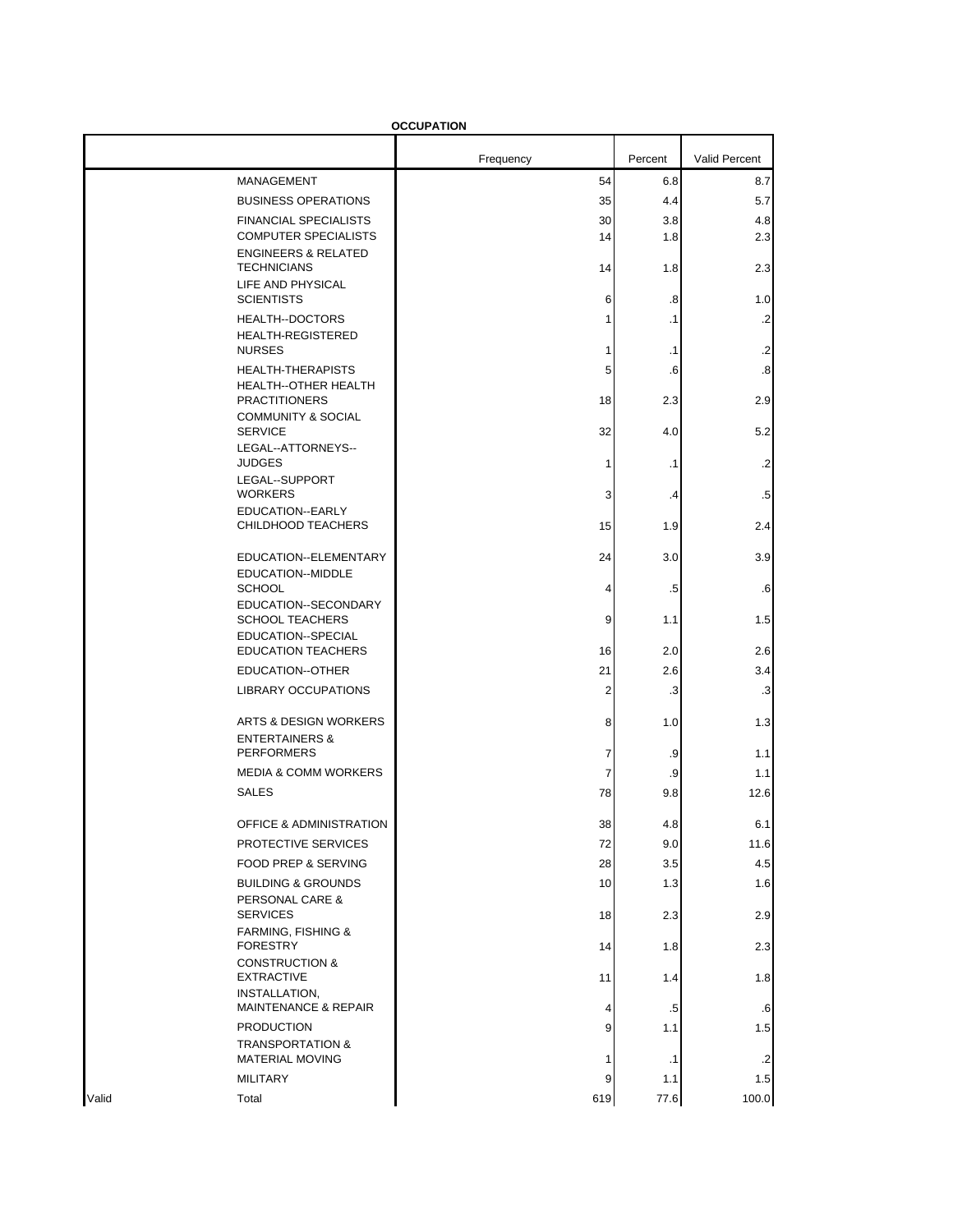| Missing | 179 | 22.4  |  |
|---------|-----|-------|--|
| Total   | 798 | 100.0 |  |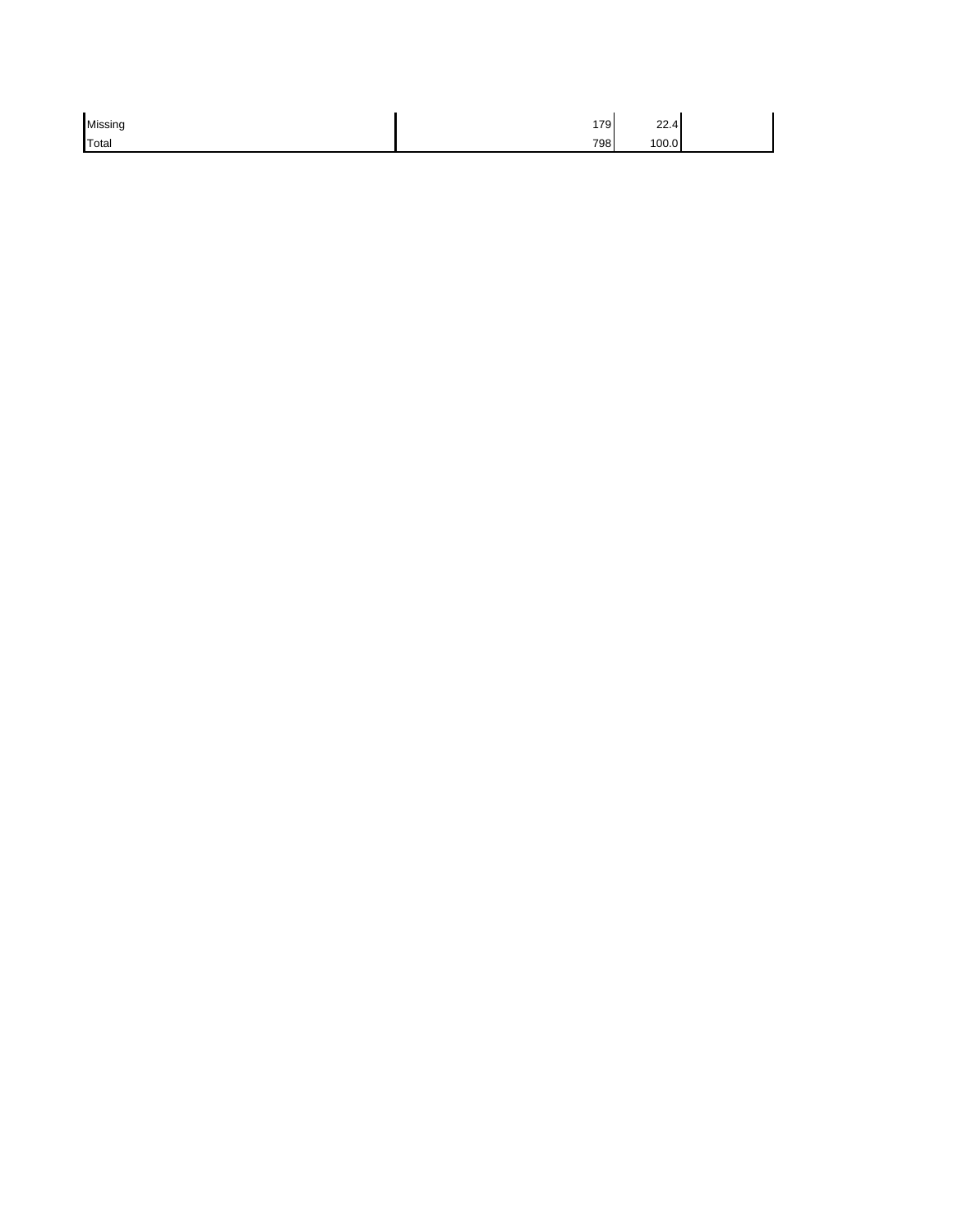|         | <b>INCOME RANGE</b> |           |         |               |  |
|---------|---------------------|-----------|---------|---------------|--|
|         |                     | Frequency | Percent | Valid Percent |  |
|         | \$10,000 AND LESS   | 57        | 7.1     | 8.4           |  |
|         | \$10,001-\$20,000   | 101       | 12.7    | 14.9          |  |
|         | \$20,001-\$30,000   | 153       | 19.2    | 22.6          |  |
|         | \$30,001-\$40,000   | 124       | 15.5    | 18.3          |  |
|         | \$40,001-\$50,000   | 46        | 5.8     | 6.8           |  |
|         | \$50,001-\$60,000   | 29        | 3.6     | 4.3           |  |
|         | \$60,001-\$70,000   | 15        | 1.9     | 2.2           |  |
|         | \$70,001-\$80,000   | 7         | .9      | 1.0           |  |
|         | \$80,001 OR MORE    | 146       | 18.3    | 21.5          |  |
| Valid   | Total               | 678       | 85.0    | 100.0         |  |
| Missing |                     | 120       | 15.0    |               |  |
| Total   |                     | 798       | 100.0   |               |  |

#### **DEGREE PREPARED FOR PRESENT JOB**

|         |                     | Frequency | Percent | Valid Percent |
|---------|---------------------|-----------|---------|---------------|
|         | <b>VERY WELL</b>    | 117       | 14.7    | 18.3          |
|         | <b>WELL</b>         | 188       | 23.6    | 29.4          |
|         | ADEQUATELY          | 222       | 27.8    | 34.7          |
|         | <b>INADEQUATELY</b> | 54        | 6.8     | 8.4           |
|         | <b>POORLY</b>       | 21        | 2.6     | 3.3           |
|         | <b>VERY POORLY</b>  | 38        | 4.8     | 5.9           |
| Valid   | Total               | 640       | 80.2    | 100.0         |
| Missing |                     | 158       | 19.8    |               |
| Total   |                     | 798       | 100.0   |               |

# **ENROLLED IN A UNIVERSITY**

|         |                | Frequency | Percent   | Valid Percent |
|---------|----------------|-----------|-----------|---------------|
|         | YES--FULL TIME | 116       | 14.5      | 14.6          |
|         | YES--PART TIME | 72        | 9.0       | 9.0           |
|         | <b>NO</b>      | 609       | 76.3      | 76.4          |
| Valid   | Total          | 797       | 99.9      | 100.0         |
| Missing |                |           | $\cdot$ 1 |               |
| Total   |                | 798       | 100.0     |               |

# **PURSUING ADDTIONAL DEGREE**

|         |            | Frequency | Percent | Valid Percent |
|---------|------------|-----------|---------|---------------|
|         | <b>YES</b> | 154       | 19.3    | 87.5          |
|         | <b>NO</b>  | 22        | 2.8     | 12.5          |
| Valid   | Total      | 176       | 22.1    | 100.0         |
| Missing |            | 622       | 77.9    |               |
| Total   |            | 798       | 100.0   |               |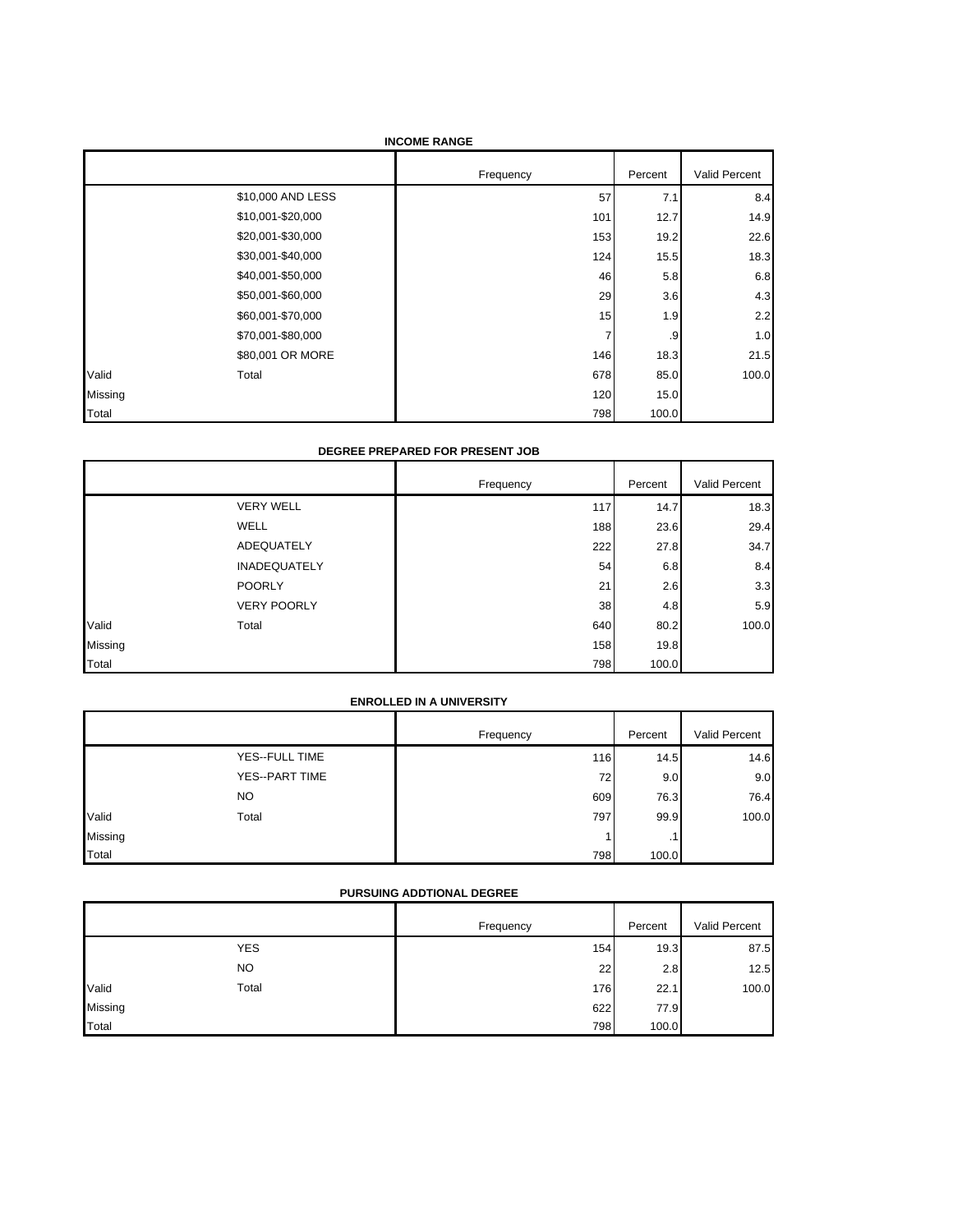| <b>DEGREE LEVEL</b> |                         |           |             |                 |
|---------------------|-------------------------|-----------|-------------|-----------------|
|                     |                         | Frequency | Percent     | Valid Percent   |
|                     | <b>ASSOCIATE</b>        |           | .9          | 4.7             |
|                     | 2ND BACHELOR            | 8         | 1.0         | 5.3             |
|                     | <b>ACADEMIC MASTERS</b> | 65        | 8.1         | 43.3            |
|                     | <b>PROF MASTER</b>      | 45        | 5.6         | 30.0            |
|                     | <b>MEDICINE</b>         |           | .1          | .7              |
|                     | <b>HEALTH PROF</b>      |           | .9          | 4.7             |
|                     | <b>THEOLOGY</b>         |           | $\cdot$ 1   | $.7\phantom{0}$ |
|                     | LAW                     | 5         | $6^{\circ}$ | 3.3             |
|                     | <b>OTHER</b>            | 11        | 1.4         | 7.3             |
| Valid               | Total                   | 150       | 18.8        | 100.0           |
| Missing             |                         | 648       | 81.2        |                 |
| Total               |                         | 798       | 100.0       |                 |

### **PREPERATION FOR ADDITIONAL DEGREE**

|         |                     | Frequency | Percent | Valid Percent |
|---------|---------------------|-----------|---------|---------------|
|         | <b>VERY WELL</b>    | 49        | 6.1     | 32.0          |
|         | <b>WELL</b>         | 50        | 6.3     | 32.7          |
|         | ADEQUATELY          | 43        | 5.4     | 28.1          |
|         | <b>INADEQUATELY</b> | 9         | 1.1     | 5.9           |
|         | <b>POORLY</b>       | 2         | .3      | 1.3           |
| Valid   | Total               | 153       | 19.2    | 100.0         |
| Missing |                     | 645       | 80.8    |               |
| Total   |                     | 798       | 100.0   |               |

# **ATTITUDE TOWARD UNIVERSITY**

|              |                          | Frequency | Percent      | Valid Percent |
|--------------|--------------------------|-----------|--------------|---------------|
|              | <b>STRONGLY POSITIVE</b> | 255       | 32.0         | 32.4          |
|              | <b>POSITIVE</b>          | 388       | 48.6         | 49.3          |
|              | SOMEWHAT POSITIVE        | 92        | 11.5         | 11.7          |
|              | SOMEWHAT NEGATIVE        | 37        | 4.6          | 4.7           |
|              | <b>NEGATIVE</b>          | 10        | 1.3          | 1.3           |
|              | <b>STRONGLY NEGATIVE</b> | 5         | $.6^{\circ}$ | 6             |
| Valid        | Total                    | 787       | 98.6         | 100.0         |
| Missing      |                          | 11        | 1.4          |               |
| <b>Total</b> |                          | 798       | 100.0        |               |

# **ATTITUDE TOWARD WIU DEGREE MAJOR**

|         |                          | Frequency | Percent | Valid Percent |
|---------|--------------------------|-----------|---------|---------------|
|         | <b>STRONGLY POSITIVE</b> | 275       | 34.5    | 34.9          |
|         | <b>POSITIVE</b>          | 313       | 39.2    | 39.8          |
|         | SOMEWHAT POSITIVE        | 123       | 15.4    | 15.6          |
|         | SOMEWHAT NEGATIVE        | 55        | 6.9     | 7.0           |
|         | <b>NEGATIVE</b>          | 11        | 1.4     | 1.4           |
|         | <b>STRONGLY NEGATIVE</b> | 10        | 1.3     | 1.3           |
| Valid   | Total                    | 787       | 98.6    | 100.0         |
| Missing |                          | 11        | 1.4     |               |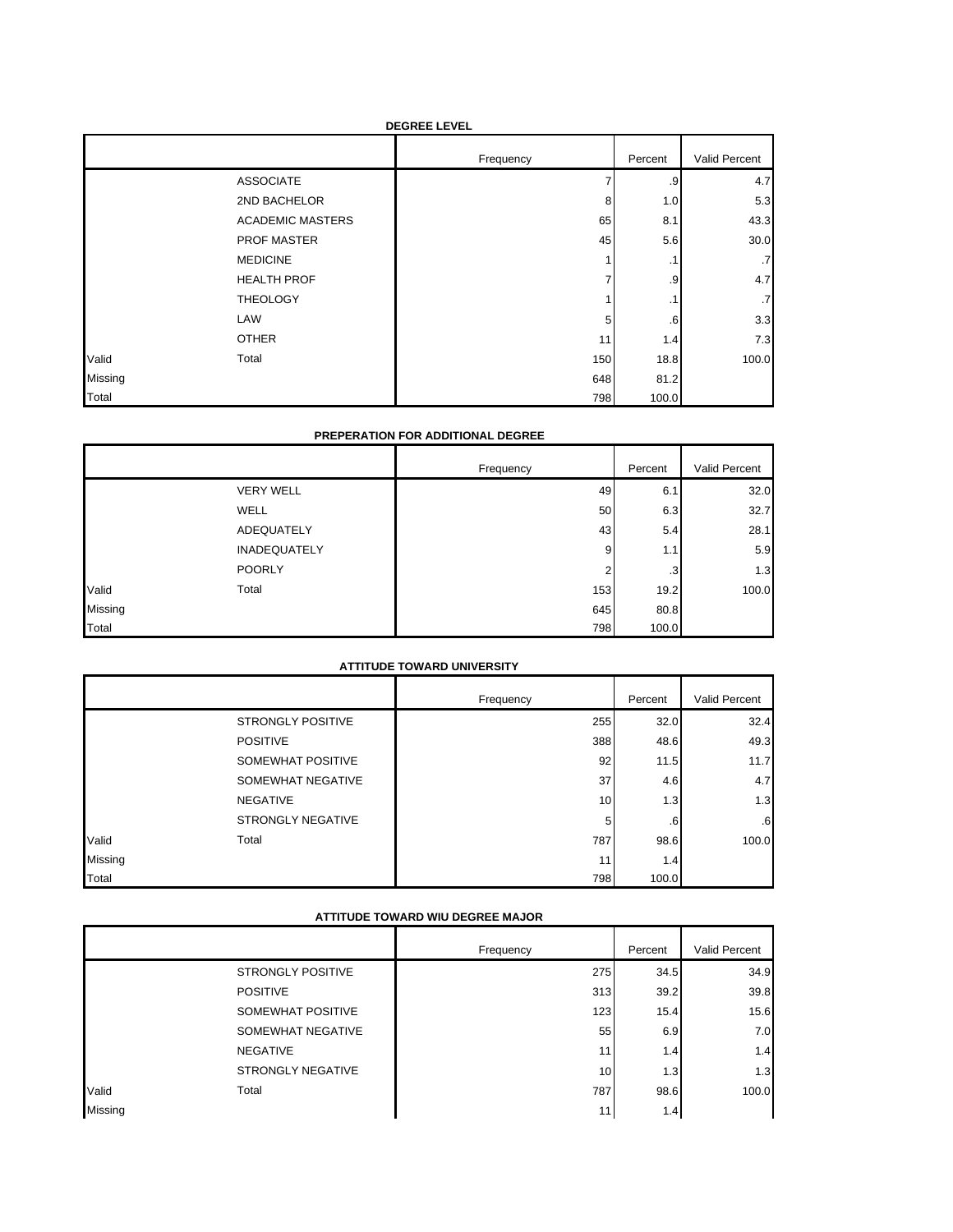| Total | 798 |  |
|-------|-----|--|
|       |     |  |

| PROFESSORS ACCESSIBLE OUTSIDE OF CLASS |  |  |  |
|----------------------------------------|--|--|--|
|----------------------------------------|--|--|--|

|         |                     | Frequency | Percent     | Valid Percent |
|---------|---------------------|-----------|-------------|---------------|
|         | <b>VERY OFTEN</b>   | 301       | 37.7        | 38.1          |
|         | <b>OFTEN</b>        | 387       | 48.5        | 48.9          |
|         | <b>SOMETIMES</b>    | 99        | 12.4        | 12.5          |
|         | <b>INFREQUENTLY</b> | 4         | $5^{\circ}$ | .5            |
| Valid   | Total               | 791       | 99.1        | 100.0         |
| Missing |                     | 7         | -9          |               |
| Total   |                     | 798       | 100.0       |               |

### **COOPERATION WITH OTHER STUDENTS**

|         |                     | Frequency | Percent | Valid Percent |
|---------|---------------------|-----------|---------|---------------|
|         | <b>VERY OFTEN</b>   | 273       | 34.2    | 34.6          |
|         | <b>OFTEN</b>        | 317       | 39.7    | 40.1          |
|         | <b>SOMETIMES</b>    | 179       | 22.4    | 22.7          |
|         | <b>INFREQUENTLY</b> | 19        | 2.4     | 2.4           |
|         | <b>NEVER</b>        | ◠         | .3      | $\cdot$ 3     |
| Valid   | Total               | 790       | 99.0    | 100.0         |
| Missing |                     | 8         | 1.0     |               |
| Total   |                     | 798       | 100.0   |               |

### **ENCOURAGED TO CHALLENGE**

|         |                     | Frequency | Percent   | Valid Percent |
|---------|---------------------|-----------|-----------|---------------|
|         | <b>VERY OFTEN</b>   | 230       | 28.8      | 29.1          |
|         | <b>OFTEN</b>        | 324       | 40.6      | 41.0          |
|         | <b>SOMETIMES</b>    | 201       | 25.2      | 25.4          |
|         | <b>INFREQUENTLY</b> | 35        | 4.4       | 4.4           |
|         | <b>NEVER</b>        |           | $\cdot$ 1 | $\cdot$ 1     |
| Valid   | Total               | 791       | 99.1      | 100.0         |
| Missing |                     |           | 9         |               |
| Total   |                     | 798       | 100.0     |               |

#### **APPROPRIATE TEACHING ACTIVITIES**

|                |                     | Frequency | Percent | Valid Percent |
|----------------|---------------------|-----------|---------|---------------|
|                | <b>VERY OFTEN</b>   | 277       | 34.7    | 35.0          |
|                | <b>OFTEN</b>        | 382       | 47.9    | 48.2          |
|                | <b>SOMETIMES</b>    | 116       | 14.5    | 14.6          |
|                | <b>INFREQUENTLY</b> | 17        | 2.1     | 2.1           |
| Valid          | Total               | 792       | 99.2    | 100.0         |
| <b>Missing</b> |                     | 6         | .8      |               |
| Total          |                     | 798       | 100.0   |               |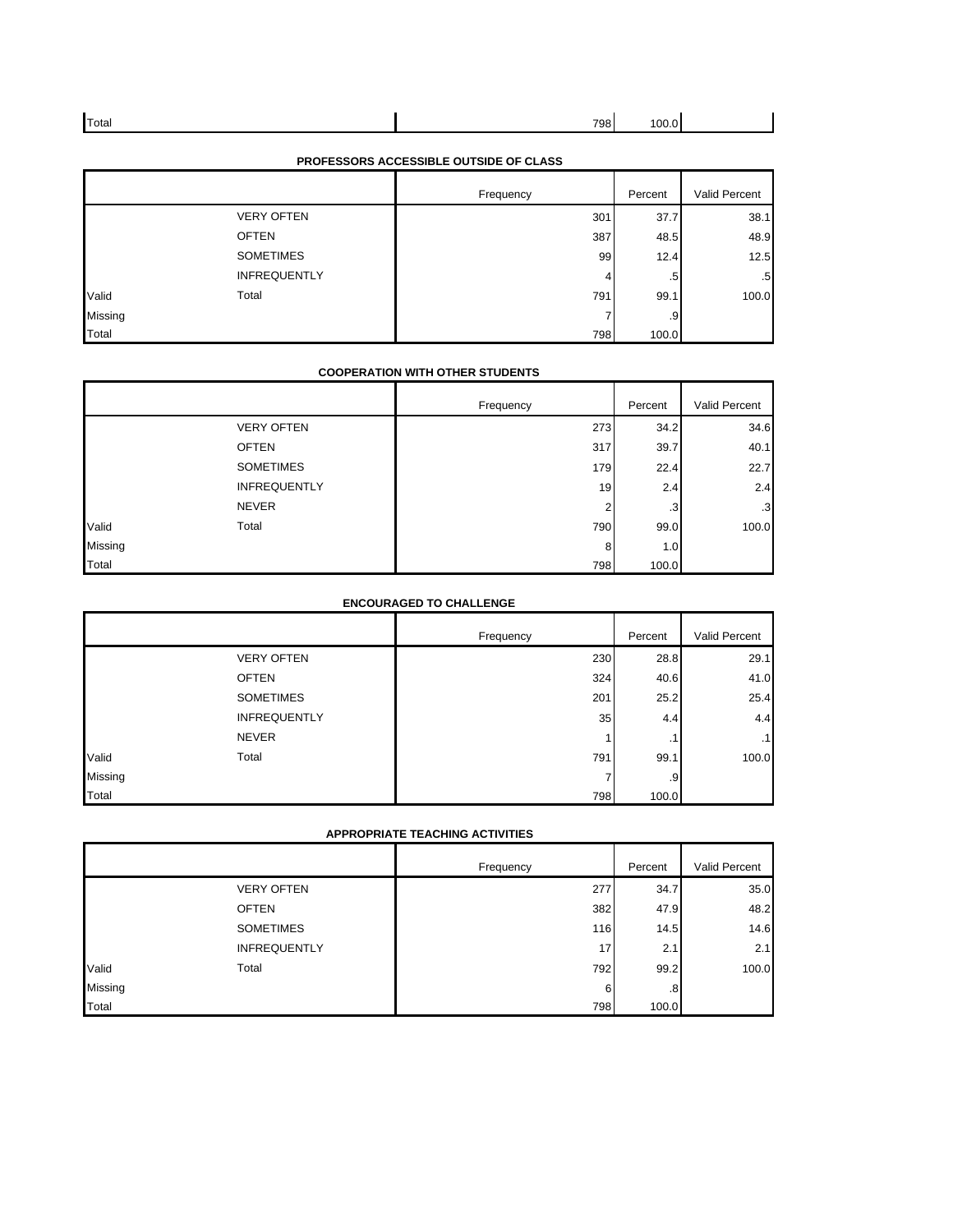# **LEVEL OF EFFORT**

|         |                          | Frequency | Percent | Valid Percent |
|---------|--------------------------|-----------|---------|---------------|
|         | <b>VERY SATISFIED</b>    | 425       | 53.3    | 53.5          |
|         | SOMEWHAT SATISFIED       | 336       | 42.1    | 42.3          |
|         | SOMEWHAT DISSATISFIED    | 29        | 3.6     | 3.7           |
|         | <b>VERY DISSATISFIED</b> | 4         | .5      | $.5^{\circ}$  |
| Valid   | Total                    | 794       | 99.5    | 100.0         |
| Missing |                          | 4         | .5      |               |
| Total   |                          | 798       | 100.0   |               |

### **SCHEDULING-COURSE AVAILABILITY**

|         |                          | Frequency | Percent      | Valid Percent |
|---------|--------------------------|-----------|--------------|---------------|
|         | <b>VERY SATISFIED</b>    | 307       | 38.5         | 38.7          |
|         | SOMEWHAT SATISFIED       | 375       | 47.0         | 47.2          |
|         | SOMEWHAT DISSATISFIED    | 92        | 11.5         | 11.6          |
|         | <b>VERY DISSATISFIED</b> | 20        | 2.5          | 2.5           |
| Valid   | Total                    | 794       | 99.5         | 100.0         |
| Missing |                          | 4         | $.5^{\circ}$ |               |
| Total   |                          | 798       | 100.0        |               |

# **QUALITY LIBRARY MATERIALS**

|         |                          | Frequency | Percent | Valid Percent |
|---------|--------------------------|-----------|---------|---------------|
|         | <b>VERY SATISFIED</b>    | 349       | 43.7    | 44.5          |
|         | SOMEWHAT SATISFIED       | 366       | 45.9    | 46.7          |
|         | SOMEWHAT DISSATISFIED    | 57        | 7.1     | 7.3           |
|         | <b>VERY DISSATISFIED</b> | 12        | 1.5     | 1.5           |
| Valid   | Total                    | 784       | 98.2    | 100.0         |
| Missing |                          | 14        | 1.8     |               |
| Total   |                          | 798       | 100.0   |               |

### **QUALITY ACADEMIC ADVISING**

|         |                          | Frequency | Percent        | Valid Percent |
|---------|--------------------------|-----------|----------------|---------------|
|         | <b>VERY SATISFIED</b>    | 339       | 42.5           | 42.7          |
|         | SOMEWHAT SATISFIED       | 284       | 35.6           | 35.8          |
|         | SOMEWHAT DISSATISFIED    | 116       | 14.5           | 14.6          |
|         | <b>VERY DISSATISFIED</b> | 54        | 6.8            | 6.8           |
| Valid   | Total                    | 793       | 99.4           | 100.0         |
| Missing |                          | 5         | 6 <sup>1</sup> |               |
| Total   |                          | 798       | 100.0          |               |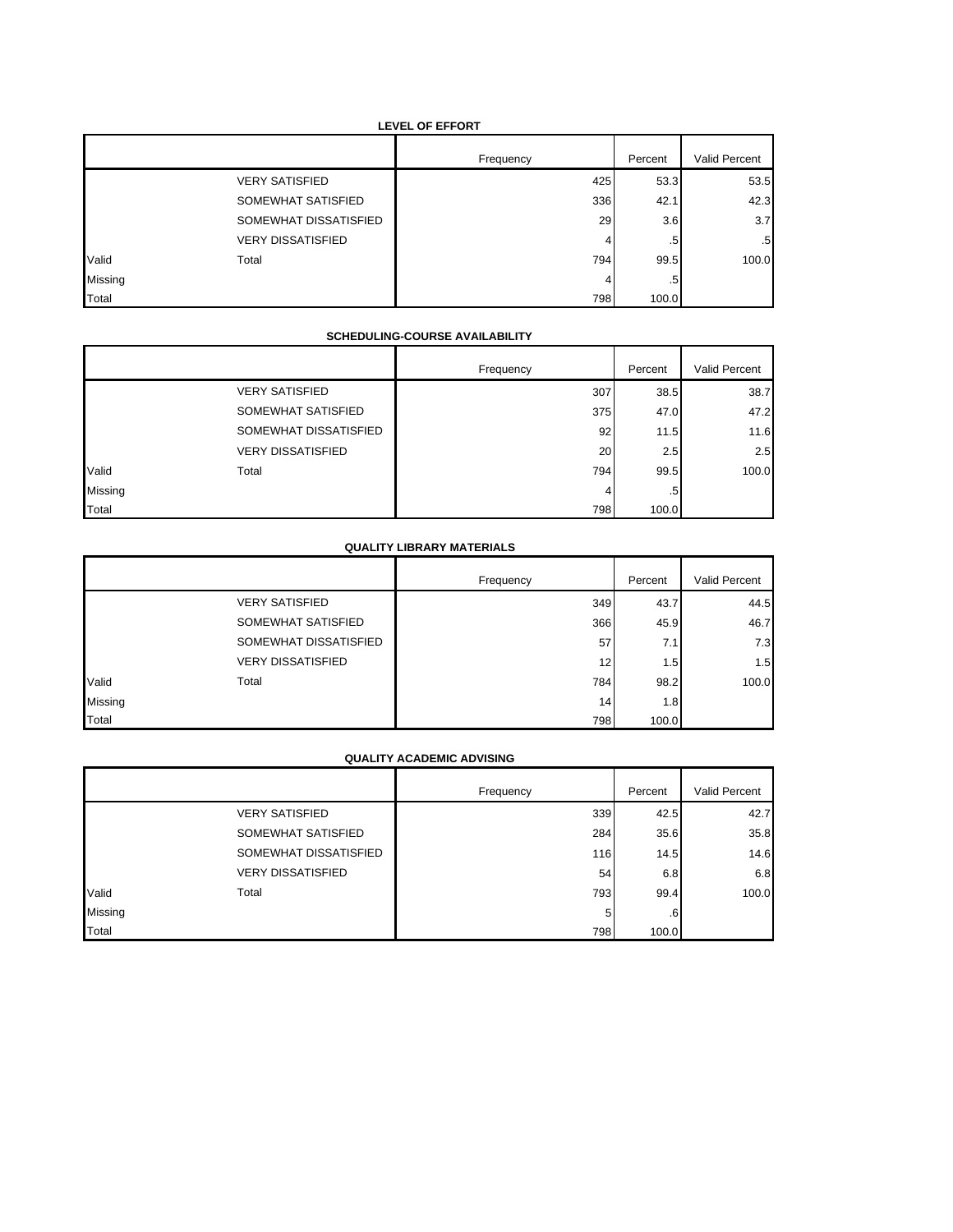### **EFFECT OF DEBT INCURRED**

|         |                 | Frequency | Percent | Valid Percent |
|---------|-----------------|-----------|---------|---------------|
|         | <b>SERIOUS</b>  | 89        | 11.2    | 11.3          |
|         | <b>MODERATE</b> | 251       | 31.5    | 31.8          |
|         | <b>MINOR</b>    | 166       | 20.8    | 21.0          |
|         | NOT A PROBLEM   | 284       | 35.6    | 35.9          |
| Valid   | Total           | 790       | 99.0    | 100.0         |
| Missing |                 | 8         | 1.0     |               |
| Total   |                 | 798       | 100.0   |               |

### **RANGE OF AMOUNT OF DEBT INCURRED**

|         |                  | Frequency | Percent | Valid Percent |
|---------|------------------|-----------|---------|---------------|
|         | \$3,000 OR LESS  | 23        | 2.9     | 4.7           |
|         | \$3,001-7,500    | 45        | 5.6     | 9.2           |
|         | \$7,501-10,000   | 51        | 6.4     | 10.4          |
|         | \$10,001-15,000  | 65        | 8.1     | 13.3          |
|         | \$15,000 OR MORE | 306       | 38.3    | 62.4          |
| Valid   | Total            | 490       | 61.4    | 100.0         |
| Missing |                  | 308       | 38.6    |               |
| Total   |                  | 798       | 100.0   |               |

#### **WILLING TO CONTACT LOCAL LEGISLATORS**

|         |                         | Frequency | Percent | Valid Percent |
|---------|-------------------------|-----------|---------|---------------|
|         | <b>YES</b>              | 270       | 33.8    | 34.0          |
|         | <b>NO</b>               | 357       | 44.7    | 44.9          |
|         | DO NOT LIVE IN ILLINOIS | 168       | 21.1    | 21.1          |
| Valid   | Total                   | 795       | 99.6    | 100.0         |
| Missing |                         | 3         | .4      |               |
| Total   |                         | 798       | 100.0   |               |

#### **TEACHER ED COMPLETION**

|         |            | Frequency | Percent | Valid Percent |
|---------|------------|-----------|---------|---------------|
|         | <b>YES</b> | 92        | 11.5    | 11.6          |
|         | NO.        | 703       | 88.1    | 88.4          |
| Valid   | Total      | 795       | 99.6    | 100.0         |
| Missing |            | 3         | .4      |               |
| Total   |            | 798       | 100.0   |               |

### **IF YOU COMPLETED A TEACHER EDUCATION DEGREE PROGRAM AT WIU, HOW WOULD YOU RATE YOUR PREPARATION FOR THE ROLE OF A TEACHER IN THE AREAS GIVEN BELOW?**

#### **SUBJECT MATTER PREPARATION**

|       |                  | Frequency | Percent | Valid Percent |
|-------|------------------|-----------|---------|---------------|
|       | <b>EXCELLENT</b> | 37        | 4.6     | 41.1          |
|       | GOOD             | 44        | 5.5     | 48.9          |
|       | <b>FAIR</b>      | 9         | 1.1     | 10.0          |
| Valid | Total            | 90        | 11.3    | 100.0         |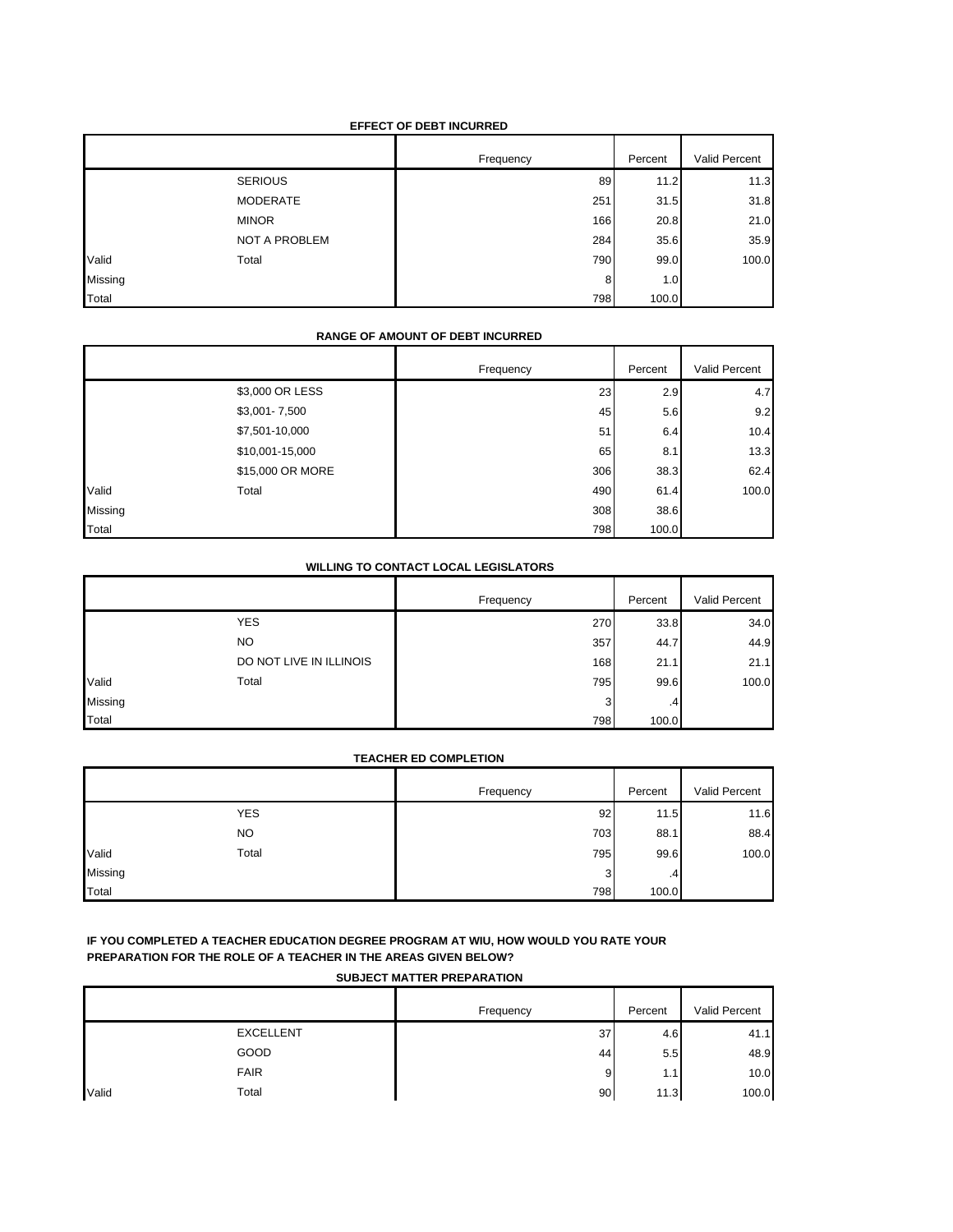| Missing | 708 | 88.7  |  |
|---------|-----|-------|--|
| Total   | 798 | 100.0 |  |

# **HUMAN GROWTH AND DEVELOPMENT**

|         |                  | Frequency | Percent | Valid Percent |
|---------|------------------|-----------|---------|---------------|
|         | <b>EXCELLENT</b> | 42        | 5.3     | 46.7          |
|         | GOOD             | 35        | 4.4     | 38.9          |
|         | <b>FAIR</b>      | 12        | 1.5     | 13.3          |
|         | <b>POOR</b>      |           | . .     | 1.1           |
| Valid   | Total            | 90        | 11.3    | 100.0         |
| Missing |                  | 708       | 88.7    |               |
| Total   |                  | 798       | 100.0   |               |

# **LEARNING THEORIES AND LEARNING STYLES**

|         |                  | Frequency | Percent | Valid Percent |
|---------|------------------|-----------|---------|---------------|
|         | <b>EXCELLENT</b> | 41        | 5.1     | 45.6          |
|         | GOOD             | 39        | 4.9     | 43.3          |
|         | <b>FAIR</b>      | 10        | 1.3     | 11.1          |
| Valid   | Total            | 90        | 11.3    | 100.0         |
| Missing |                  | 708       | 88.7    |               |
| Total   |                  | 798       | 100.0   |               |

### **CLASSROOM MANAGEMENT**

|         |                  | Frequency | Percent | Valid Percent |
|---------|------------------|-----------|---------|---------------|
|         | <b>EXCELLENT</b> | 27        | 3.4     | 30.3          |
|         | GOOD             | 32        | 4.0     | 36.0          |
|         | <b>FAIR</b>      | 21        | 2.6     | 23.6          |
|         | <b>POOR</b>      | 9         | 1.1     | 10.1          |
| Valid   | Total            | 89        | 11.2    | 100.0         |
| Missing |                  | 709       | 88.8    |               |
| Total   |                  | 798       | 100.0   |               |

# **RESPONDING TO VARIED AND MULTICULTURAL NEEDS WITHIN THE SCHOOL SETIING**

|         |                  | Frequency | Percent | Valid Percent |
|---------|------------------|-----------|---------|---------------|
|         | <b>EXCELLENT</b> | 35        | 4.4     | 38.9          |
|         | GOOD             | 32        | 4.0     | 35.6          |
|         | <b>FAIR</b>      | 22        | 2.8     | 24.4          |
|         | <b>POOR</b>      |           | . .     | 1.1           |
| Valid   | Total            | 90        | 11.3    | 100.0         |
| Missing |                  | 708       | 88.7    |               |
| Total   |                  | 798       | 100.0   |               |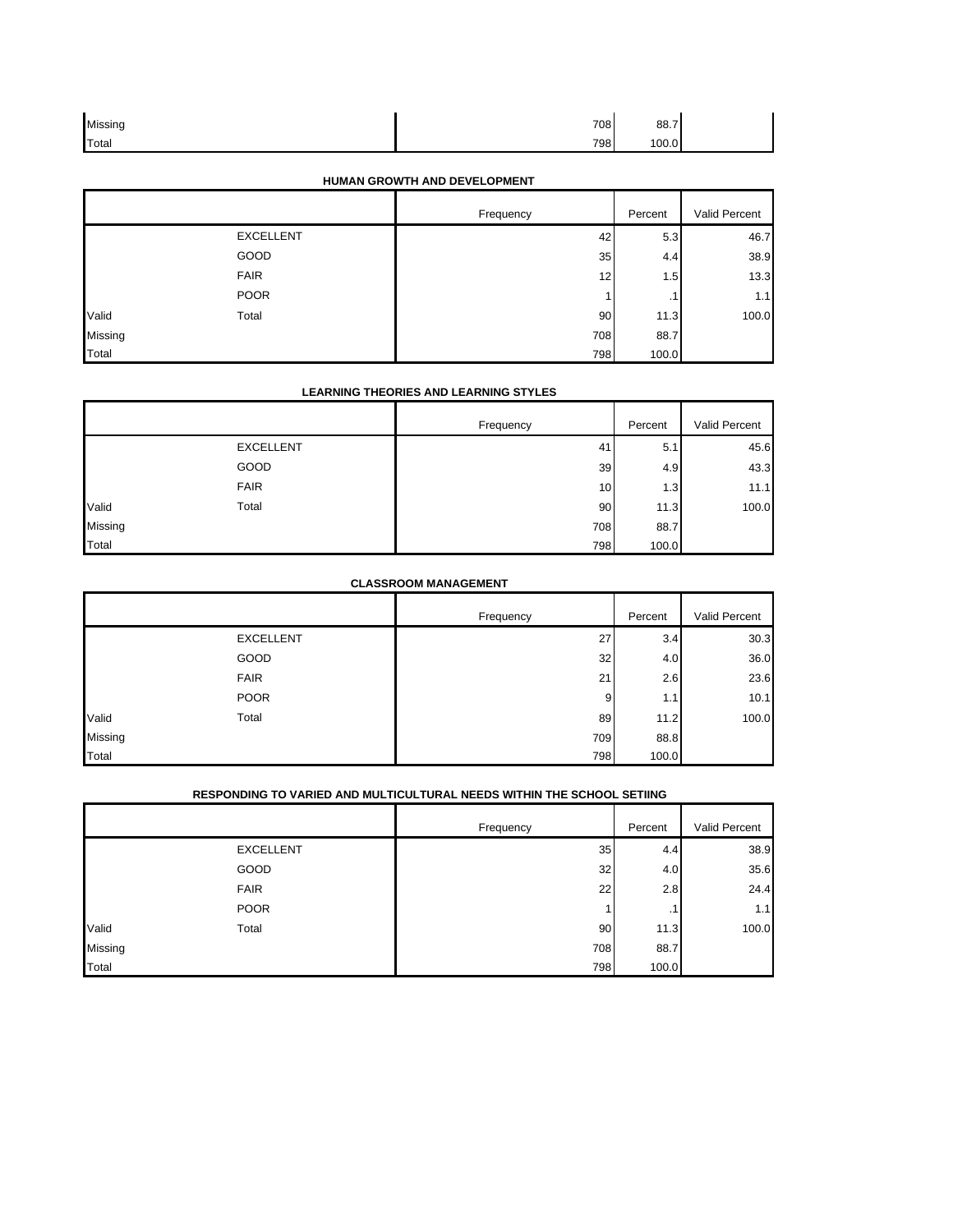### **PLANNING INSTRUCTION LEADING TO MEASURABLE OUTCOMES**

|         |                  | Frequency | Percent        | Valid Percent |
|---------|------------------|-----------|----------------|---------------|
|         | <b>EXCELLENT</b> | 47        | 5.9            | 52.8          |
|         | GOOD             | 31        | 3.9            | 34.8          |
|         | <b>FAIR</b>      | 9         | 1.1            | 10.1          |
|         | <b>POOR</b>      | c         | 3 <sup>1</sup> | 2.2           |
| Valid   | Total            | 89        | 11.2           | 100.0         |
| Missing |                  | 709       | 88.8           |               |
| Total   |                  | 798       | 100.0          |               |

# **SELECTING AND USING APPROPRIATE MATERIALS AND TEACHING AIDS**

|         |                  | Frequency | Percent        | Valid Percent |
|---------|------------------|-----------|----------------|---------------|
|         | <b>EXCELLENT</b> | 41        | 5.1            | 45.6          |
|         | GOOD             | 34        | 4.3            | 37.8          |
|         | <b>FAIR</b>      | 12        | 1.5            | 13.3          |
|         | <b>POOR</b>      | 3         | $\overline{4}$ | 3.3           |
| Valid   | Total            | 90        | 11.3           | 100.0         |
| Missing |                  | 708       | 88.7           |               |
| Total   |                  | 798       | 100.0          |               |

# **DIAGNOSING AND EVALUATING STUDENT NEEDS**

|         |                  | Frequency | Percent | Valid Percent |
|---------|------------------|-----------|---------|---------------|
|         | <b>EXCELLENT</b> | 29        | 3.6     | 32.2          |
|         | GOOD             | 44        | 5.5     | 48.9          |
|         | <b>FAIR</b>      | 16        | 2.0     | 17.8          |
|         | <b>POOR</b>      |           | . .     | 1.1           |
| Valid   | Total            | 90        | 11.3    | 100.0         |
| Missing |                  | 708       | 88.7    |               |
| Total   |                  | 798       | 100.0   |               |

# **ENCOURAGING AND MOTIVATING STUDENTS TOWARD LEARNING**

|         |                  | Frequency | Percent          | Valid Percent |
|---------|------------------|-----------|------------------|---------------|
|         | <b>EXCELLENT</b> | 45        | 5.6              | 50.0          |
|         | GOOD             | 32        | 4.0              | 35.6          |
|         | <b>FAIR</b>      | 12        | 1.5 <sub>1</sub> | 13.3          |
|         | <b>POOR</b>      |           | . .              | 1.1           |
| Valid   | Total            | 90        | 11.3             | 100.0         |
| Missing |                  | 708       | 88.7             |               |
| Total   |                  | 798       | 100.0            |               |

#### **ACCEPTING DIFFERENCES OF INDIVIDUALS**

|         |                  | Frequency | Percent | Valid Percent |
|---------|------------------|-----------|---------|---------------|
|         | <b>EXCELLENT</b> | 62        | 7.8     | 68.9          |
|         | GOOD             | 21        | 2.6     | 23.3          |
|         | <b>FAIR</b>      |           | .9      | 7.8           |
| Valid   | Total            | 90        | 11.3    | 100.0         |
| Missing |                  | 708       | 88.7    |               |